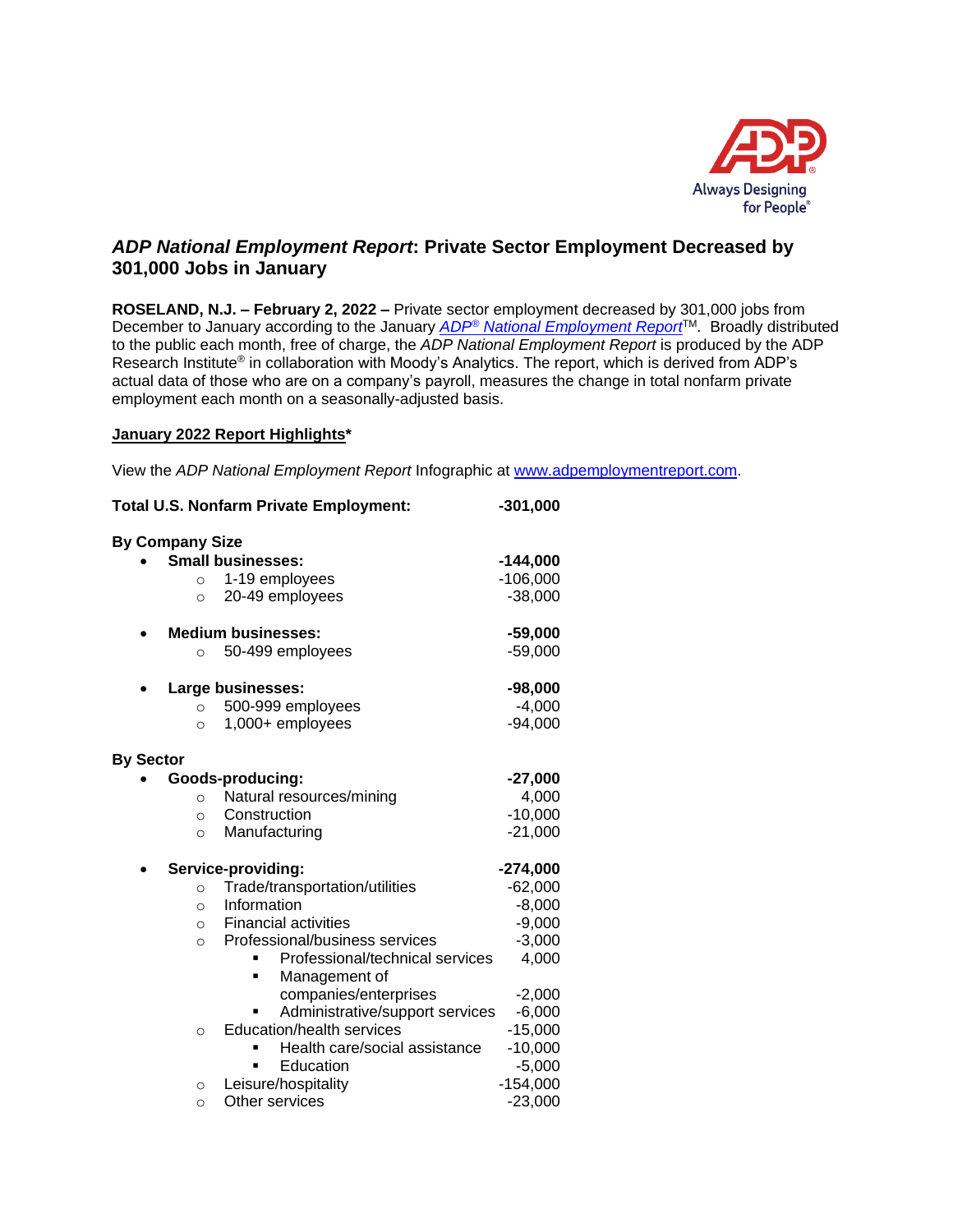- \* Sum of components may not equal total, due to rounding.
	- **Franchise Employment\*\*** o Franchise jobs 1,600

\*\*Complete details on franchise employment can be found [here.](http://www.adpemploymentreport.com/)

"The labor market recovery took a step back at the start of 2022 due to the effect of the Omicron variant and its significant, though likely temporary, impact to job growth," said Nela Richardson, chief economist, ADP. "The majority of industry sectors experienced job loss, marking the most recent decline since December 2020. Leisure and hospitality saw the largest setback after substantial gains in fourth quarter 2021, while small businesses were hit hardest by losses, erasing most of the job gains made in December 2021."



### Chart 1. Change in Total Nonfarm Private Employment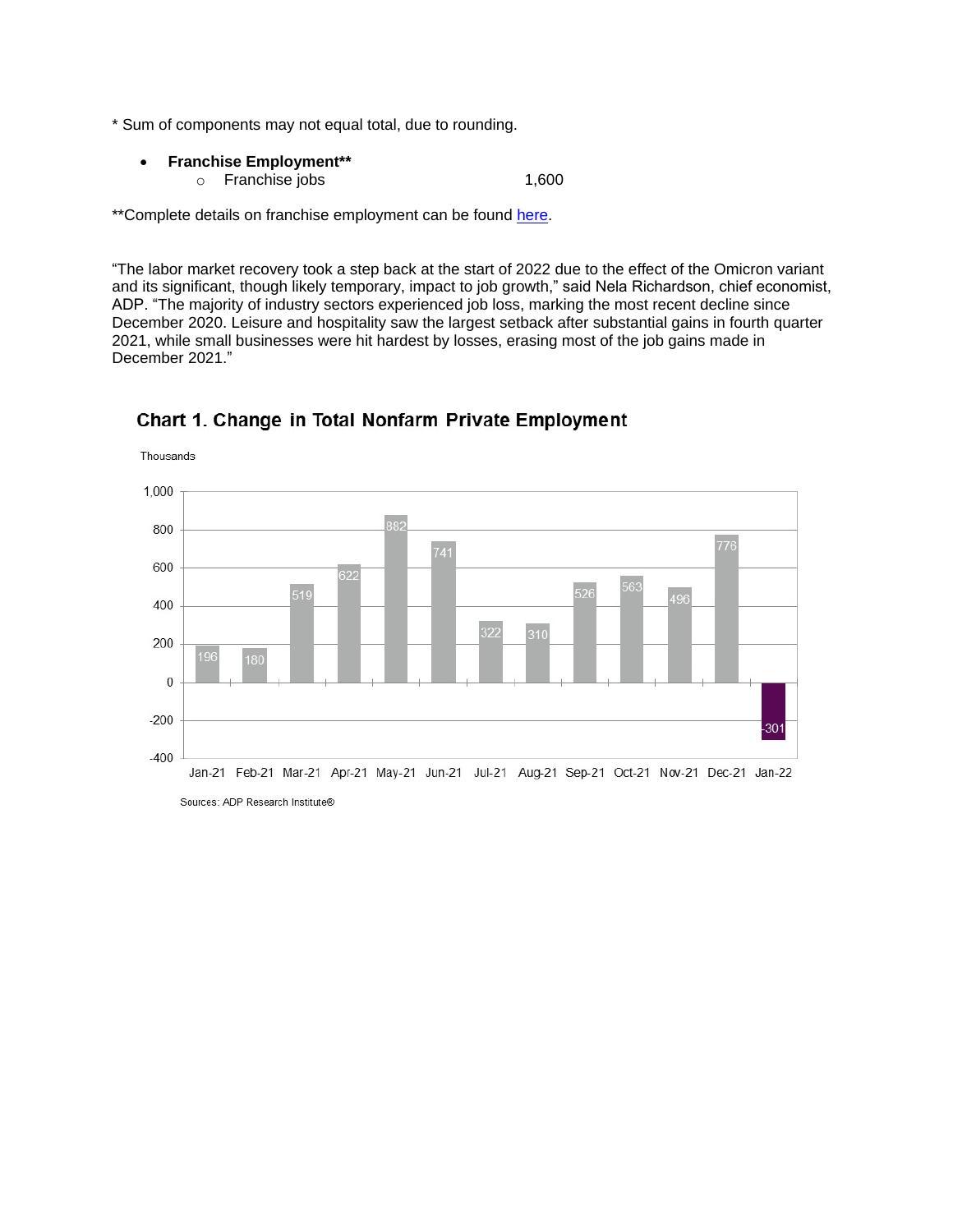

# Chart 2. Historical Trend - Change in Total Nonfarm Private **Employment**

Sources: ADP Research Institute®; BLS





January 2022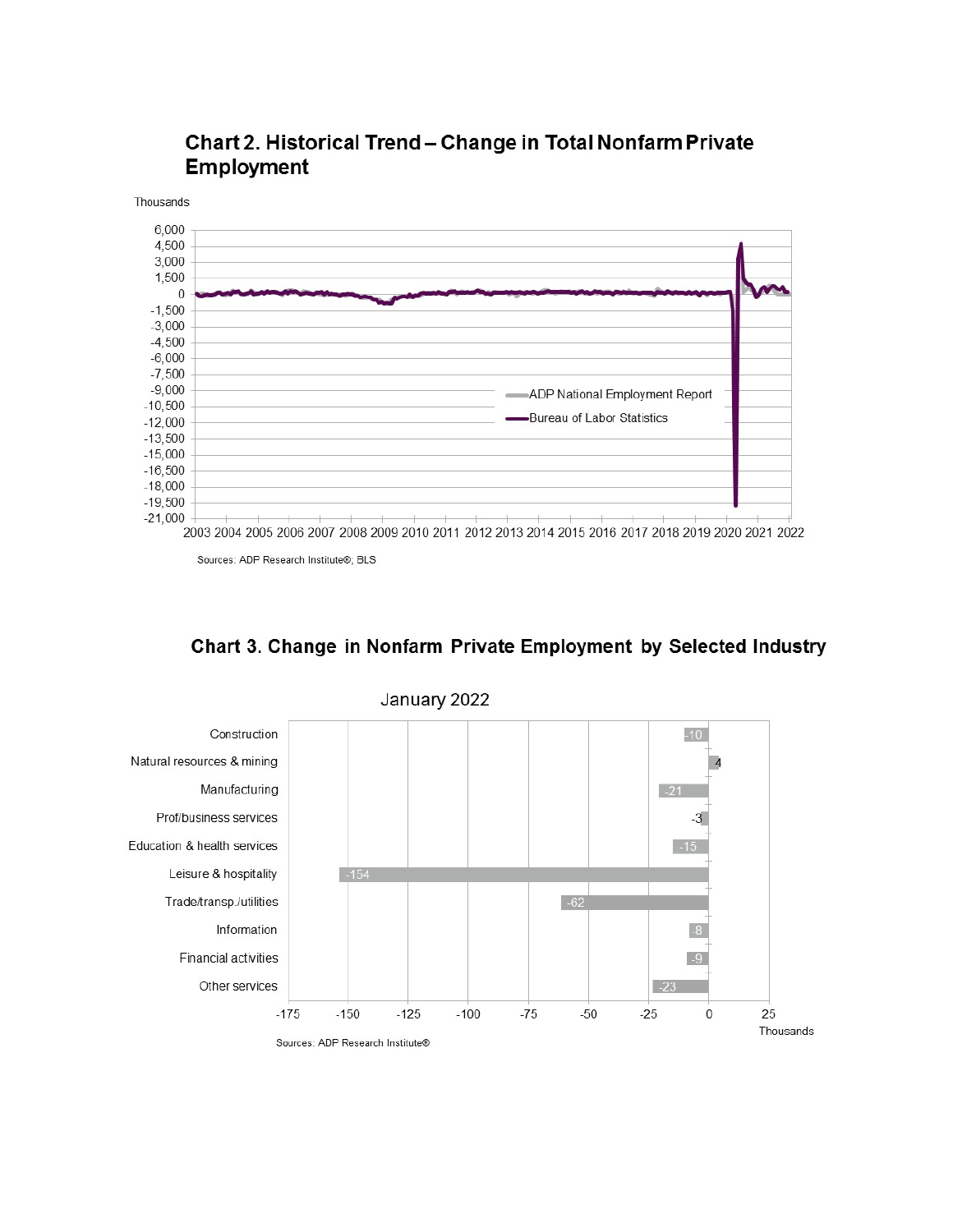

Chart 4. Change in Nonfarm Private Employment by Company Size

The matched sample used to develop the *ADP National Employment Report* was derived from ADP payroll data, which represents 460,000 U.S. clients employing nearly 26 million workers in the U.S. The December total of jobs added was revised from 807,000 to 776,000.

To obtain additional information about the *ADP National Employment Report,* including additional charts, supporting data and the schedule of future release dates, or to subscribe to the monthly email alerts and RSS feeds, please visit [www.adpemploymentreport.com.](http://www.adpemploymentreport.com/)

The February 2022 *ADP National Employment Report* will be released at 8:15 a.m. ET on March 2, 2022.

#### **About the** *ADP® National Employment Report***TM**

The *ADP® National Employment ReportTM* is a monthly measure of the change in total U.S. nonfarm private employment derived from actual, anonymous payroll data of client companies served by ADP®, a leading provider of human capital management solutions. The report, which measures nearly 26 million U.S. workers, is produced by the ADP Research Institute<sup>®</sup>, a specialized group within the company that provides insights around employment trends and workforce strategy, in collaboration with Moody's Analytics, Inc.

Each month, ADP Research Institute issues the *ADP National Employment Report* as part of the company's commitment to adding deeper insights into the U.S. labor market and providing businesses, governments and others with a source of credible and valuable information. The *ADP National Employment Report* is broadly distributed to the public each month, free of charge.

Note: All size data included in the ADP National Employment Report is based on size of business, defined as an entity with a unique Employer Identification Number, which may include multiple establishments.<br>Sum of components may not equal total due to rounding.